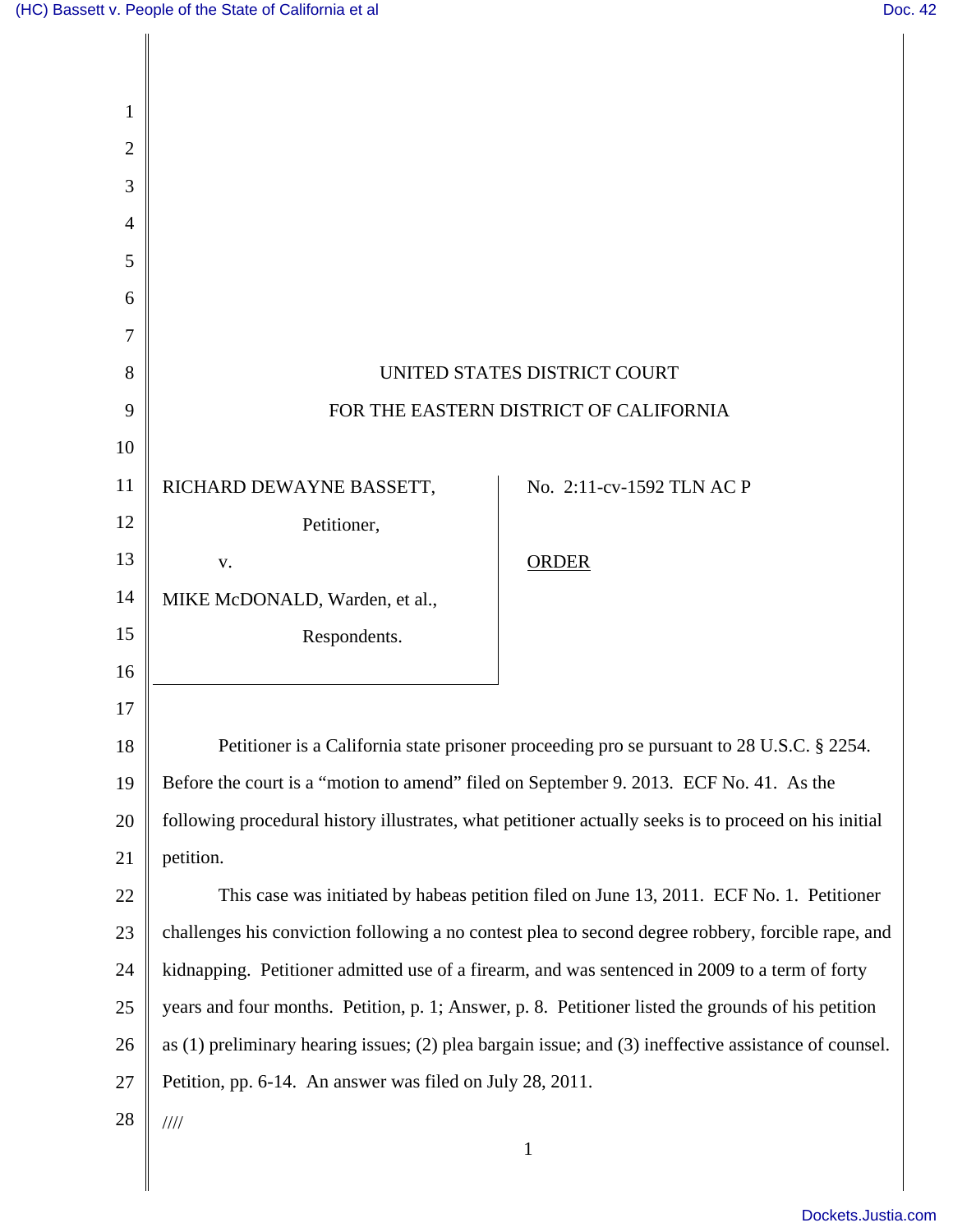1 2 3 4 5 6 Agreeing with respondent that not all his claims were exhausted, petitioner moved for a stay. On November 14, 2011, the case was stayed pursuant to King v. Ryan, 564 F.3d 1133 (9th Cir. 2009), pending exhaustion of the unexhausted claims. ECF No. 27. By motion filed on April 27, 2012, petitioner indicated that he was unable to exhaust his claims but sought leave to file an amended petition setting forth a claim that he believed to be exhausted: ground three, a claim of ineffective assistance of counsel. ECF No. 28.

7 8 9 10 By order filed on May 17, 2013, the stay was lifted; petitioner's motion to amend his petition was granted; and petitioner was directed to file within thirty days either an amended petition containing exhausted claims only or a statement of exhausted claims in the original petition on which he elected to proceed. ECF No. 39.

11 12 13 14 15 16 17 On May 30, 2013, petitioner filed a document indicating that he sought to proceed on grounds two and three of his original petition. ECF No. 40. Petitioner also stated that he might seek leave to amend at some point in the future. Thereafter, on September 9, 2013, petitioner filed a motion to amend, seeking to proceed on each of the grounds of his original petition. Plaintiff asserts that his claims have now been exhausted and asks that they be deemed timely due to "extraordinary circumstances" preventing him from filing his exhaustion petition in the state Supreme Court. ECF No. 41.

18 19 20 21 22 As noted, respondent had filed an answer to all three grounds of the original petition on June 28, 2011. ECF No. 17. The court will grant petitioner's request to proceed on all three grounds of the original petition; however, respondent will have an opportunity to respond to the original petition in its present posture by way of a dispositive motion or an amended answer.

Accordingly, IT IS ORDERED that:

- 23 24 25 1. Petitioner's motion for leave to proceed on all three grounds of the original petition (ECF No. 41) (characterized as a motion to amend) is granted to the extent that petitioner maintains all three claims are now exhausted;
- 26

 2. Respondent must file any motion to dismiss or an amended answer within 45 days of the date of this order;

28

27

3. Thereafter, petitioner must file, within 45 days, an opposition or traverse/reply, as